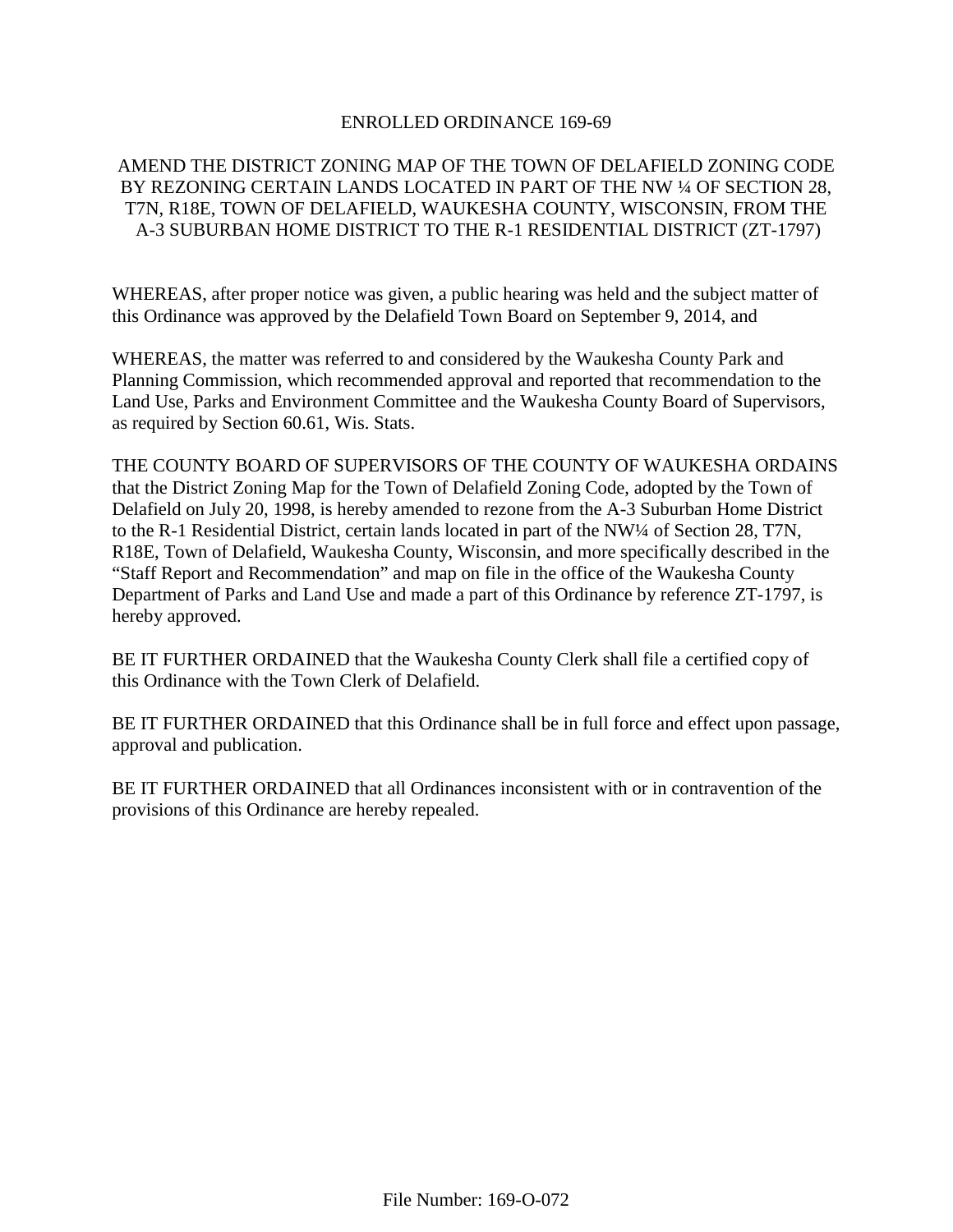### AMEND THE DISTRICT ZONING MAP OF THE TOWN OF DELAFIELD ZONING CODE BY REZONING CERTAIN LANDS LOCATED IN PART OF THE NW 1/4 OF SECTION 28. T7N, R18E, TOWN OF DELAFIELD, WAUKESHA COUNTY, WISCONSIN, FROM THE A-3 SUBURBAN HOME DISTRICT TO THE R-1 RESIDENTIAL DISTRICT (ZT-1797)

Presented by: Land Use, Parks, and Environment Committee

Pauline T. Jaske, C Jim Batzko Jennifer Orant Keith Hanimitt Eric Highum Udini William Mitchell ellinger Thomas J. Schellinger

The foregoing legislation adopted by the County Board of Supervisors of Waukesha County, Wisconsin, was presented to the County Executive on:

Kause Date: Kathleen Novack, County Clerk

The foregoing legislation adopted by the County Board of Supervisors of Waukesha County, Wisconsin, is hereby:

Approved: Vetoed: Date:  $12 - 2 - 1$ 

Daniel P. Vrakas, County Executive

169-0-072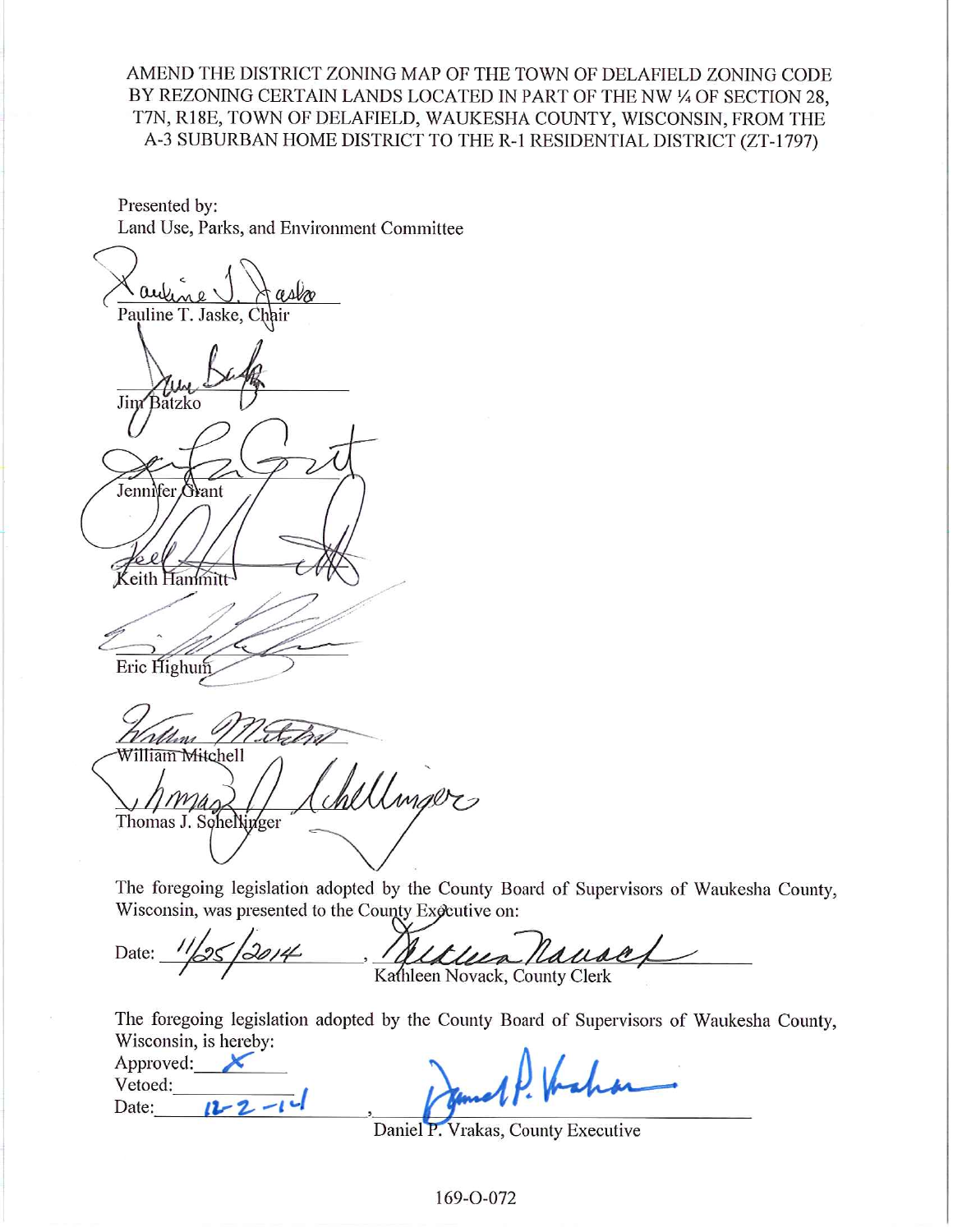### **COMMISSION ACTION**

The Waukesha County Park and Planning Commission after giving consideration to the subject matter of the Ordinance to amend the Town of Delafield Zoning Code hereby recommends approval of ZT-1797 (Todd Showers and Shari Knudson) in accordance with the attached "Staff Report and Recommendation".

File Number: 169-O-072

PARK AND PLANNING COMMISSION

October 16, 2014

Jan les Siepmann, Chairperson bert Peregrine Richard Morris  $\alpha_{\Lambda}$ Gary Goodchild  $\alpha_{best}$ 

William Mitchell

Robert Hamilton

Referred to: LU  $\overline{2}$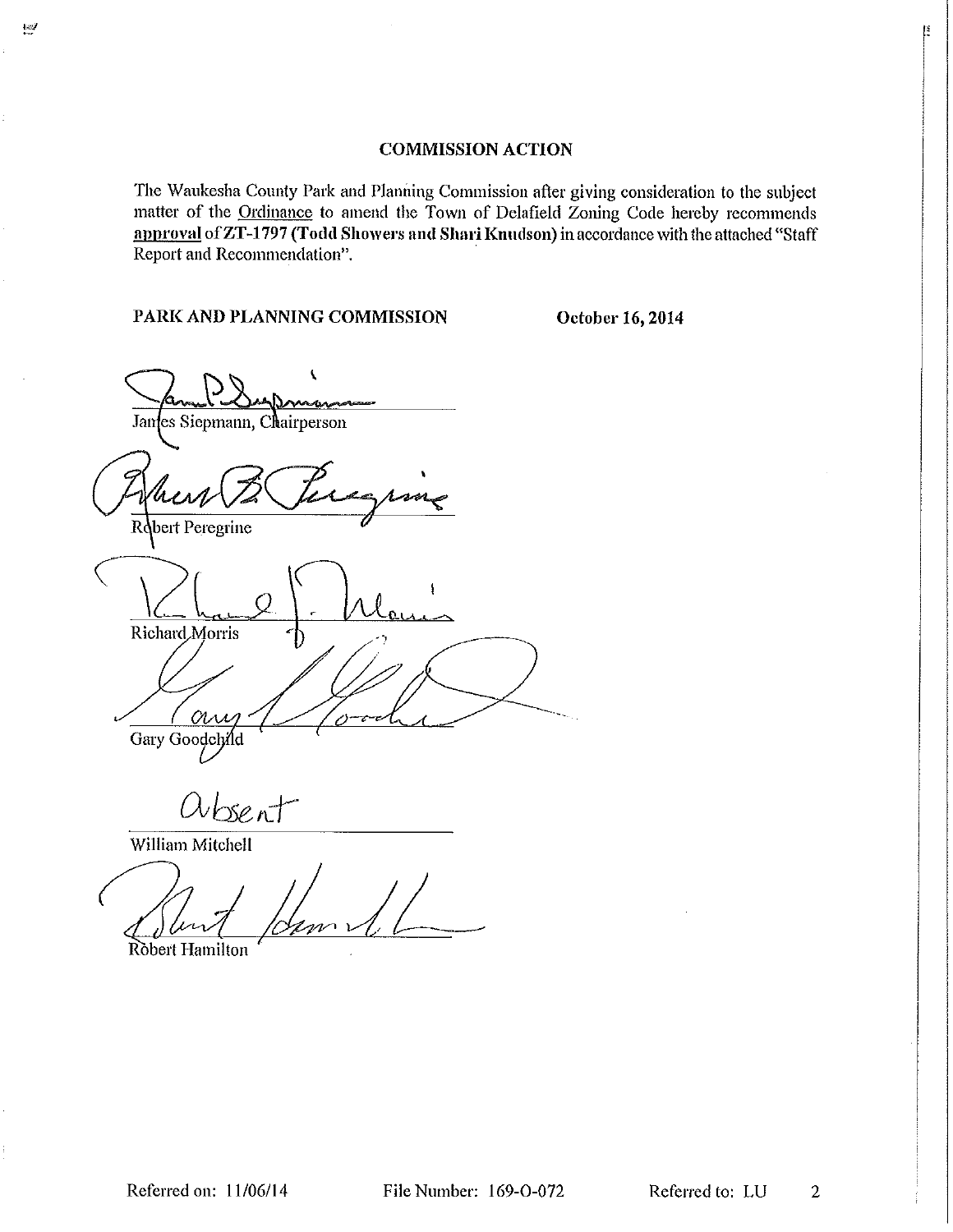### WAUKESHA COUNTY DEPARTMENT OF PARKS AND LAND USE STAFF REPORT AND RECOMMENDATION **ZONING MAP AMENDMENT**

### DATE:

October 16, 2014

ZT-1797

### FILE NO.:

PETITIONER:

**Todd Showers** Shari Knudson W315 N885 Hwy. 83 Delafield, WI 53018

### TAX KEY NO.'s:

DELT 0830.994 and 0830.995

#### **LOCATION:**

Part of the NW ¼ of Section 28, T7N, R18E, Town of Delafield. More specifically the properties are located at W315 N855 Hwy. 83, containing approximately 1.85 acres.

### **EXISTING ZONING:**

A-3 Suburban Home District.

#### **EXISTING LAND USE:**

Single family residence.

### PROPOSED ZONING:

R-1 Residential District.

#### PROPOSED LAND USE:

Single family residential.

### PUBLIC HEARING DATE:

September 2, 2014.

## **PUBLIC REACTION:**

None.

### TOWN PLAN COMMISSION ACTION:

The Town of Delafield Plan Commission, at their meeting of September 2, 2014 recommended approval of the request to the Town Board conditioned upon the approval of the Certified Survey Map being executed to combine the two properties that the petitioner's own into one parcel.

### **TOWN BOARD ACTION**

On September 9, 2014, the Town of Delafield Board approved the rezoning request.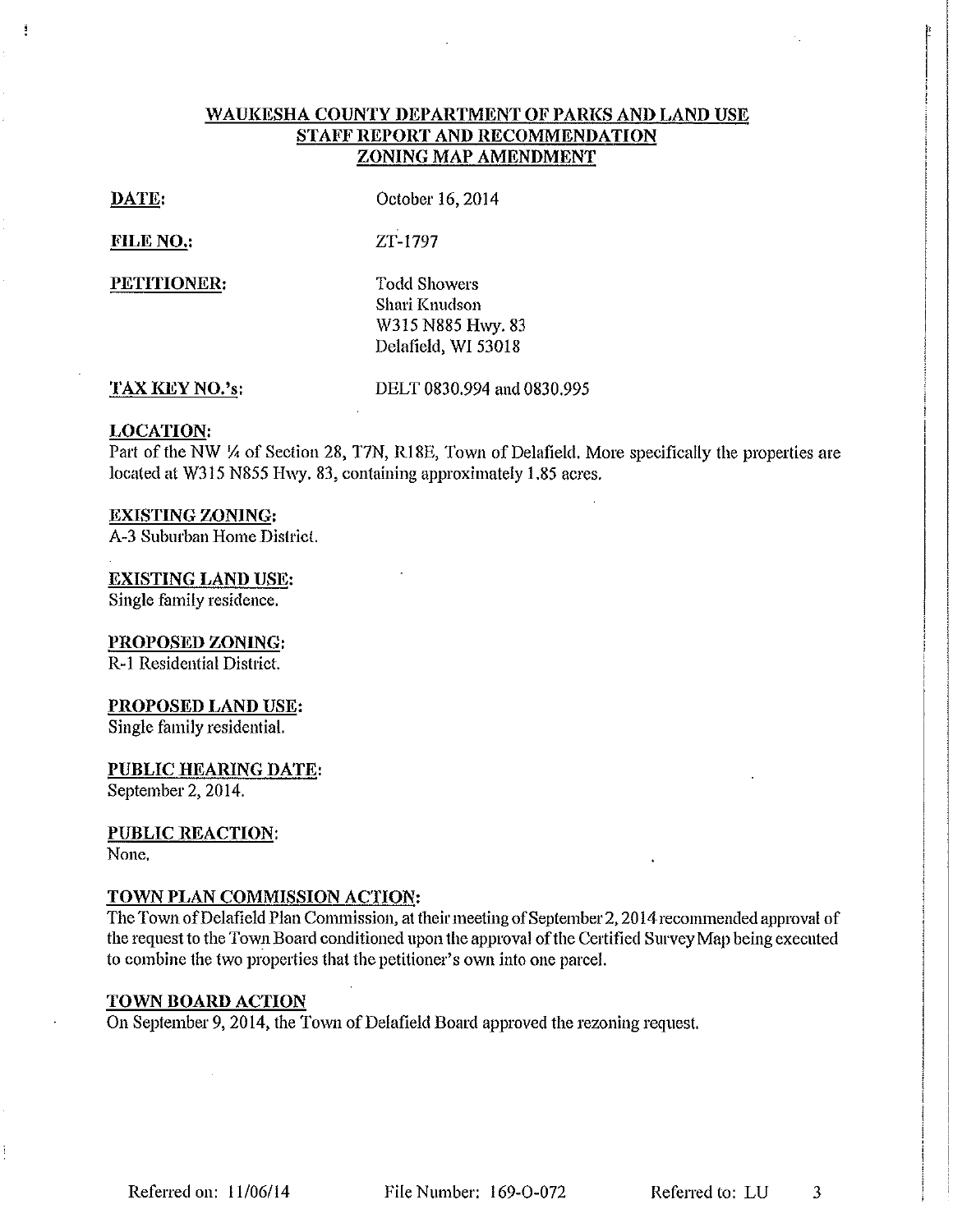### CONFORMANCE WITH THE WAUKESHA COUNTY DEVELOPMENT PLAN AND THE TOWN OF DELAFIELD COMPREHENSIVE DEVELOPMENT PLAN:

The Waukesha County Comprehensive Development Plan and the Town of Delafield Comprehensive Plan designate the lands in the Low Density Residential category, which calls for a density of 20,000 square feet per dwelling unit. The proposal complies with the plan recommendations.

### **STAFF ANALYSIS:**

The petitioners have requested to rezone two adjacent parcels of record that are located to the west of S.T.H. 83 so that they can combine the lands into one parcel by Certified Survey Map (CSM). Neither existing parcel complies with the current zoning district minimum lot area requirements, nor would the combined parcels comply with the existing zoning district lot size requirement. The lands are subject to the Town of Delafield Zoning Ordinance.

The subject lands contain a single family residence with an attached garage and a detached garage. The detached garage straddles the existing lot line between the two parcels. The combination of the parcels would make the property 1.85 acres and conforming with regards to the proposed R-1 District lot size parameters. The current zoning designation of A-3 requires two acres of lot area, whereas the proposed R-1 zoning requires 1.5 acres of lot area. The Town Planner indicates that the property owners brought forward plans to add on to the residence over the past few years, which raised questions about the boundaries of the property. Those boundary issues have since been resolved. Nearby properties to the south are zoned R-1 with a Planned Unit Development Overlay. Properties to the north are zoned A-3 and A-3 PUD.

### **STAFF RECOMMENDATION:**

It is the opinion of the Planning and Zoning Division Staff that this request be **approved**. The rezoning is consistent with Town and County Plan recommendations and allows for the combination of two substandard lots of record.

Respectfully submitted,

# Jason Fruth

Jason Fruth Planning and Zoning Manager

Attachments: Map and Town Ordinance

N:\PRKANDLU\Planning and Zoning\Rezones\Staff Reports\1797 Showers\_Knudson dlt.doc

Referred on: 11/06/14

File Number: 169-O-072

Referred to: LU

4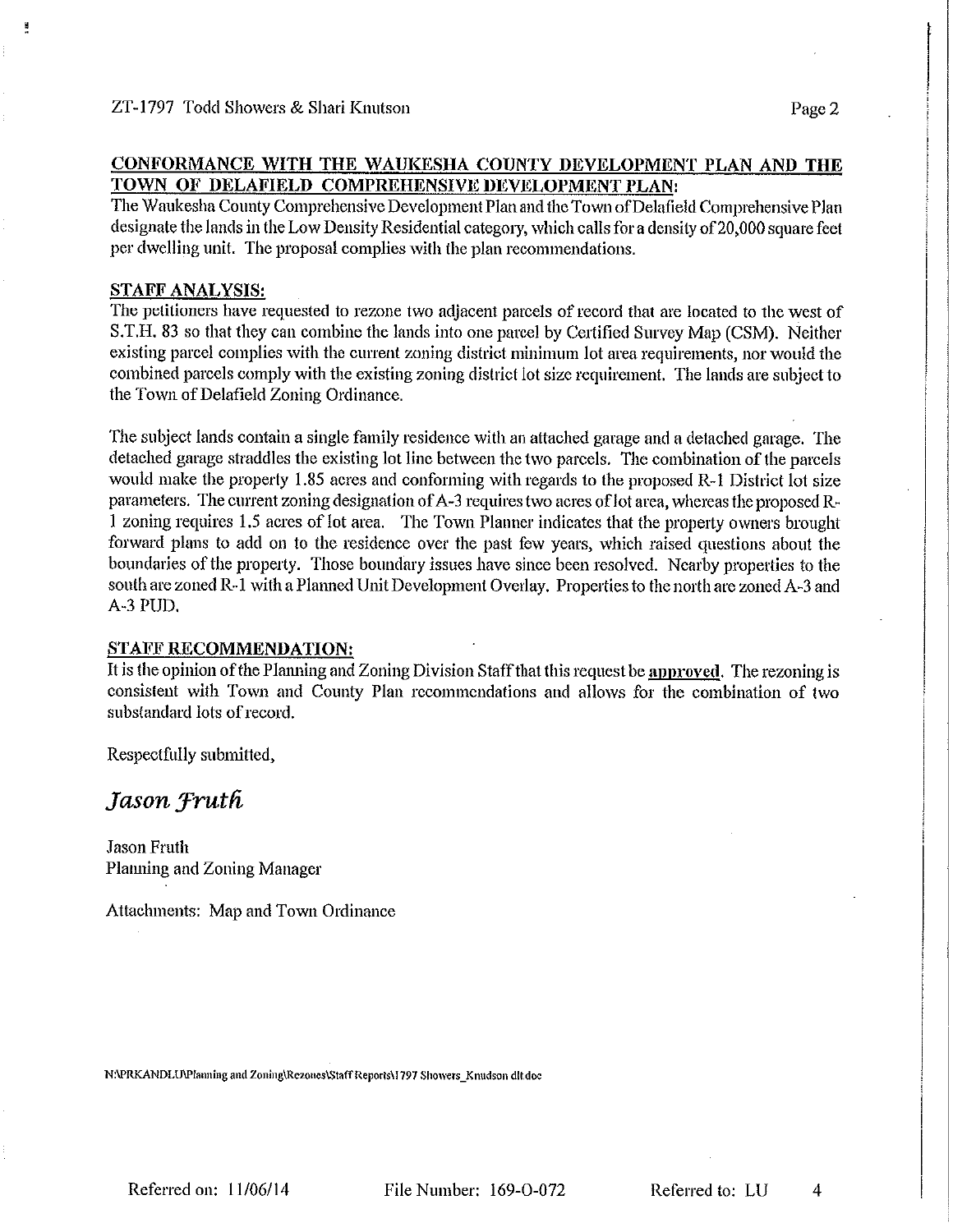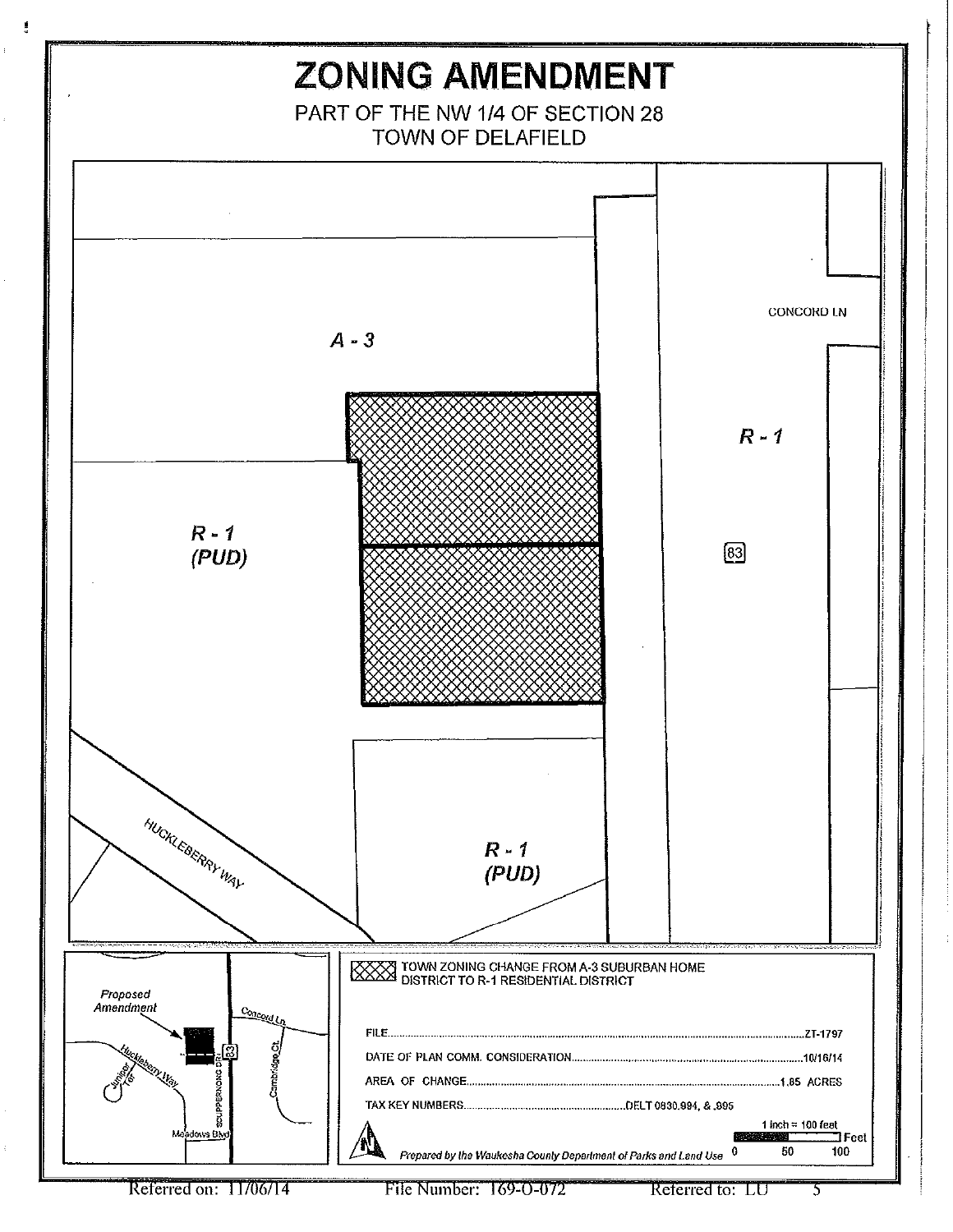State of Wisconsin

**Town of Delafield** 

Waukesha County

# Ordinance No.2014507

An Ordinance to amend the Zoning Man

of the Town of Delafield from A-3 to R-1 on lands located in the Southeast % of the Northwest % of Section 28, Town 7 North Range 18 East, Town of Delafield, Waukesha County Wiscousin

The Town Board of Delafield, Waukesha County, Wisconsin, DOES HEREBY ORDAIN AS FOLLOWS:

#### Section 1:

The Town of Delafield Zoning Map is hereby amended to change the zoning classification from A-3 to R-1on the following described parcel of land:

Being all that part of the Southeast 1/4 of the Northwest 1/4 of Section 28, Township 7 North, Range 18 East, in the Town of Delafield, County of Waukesha, State of Wisconsin, described as follows: Commencing at the Northeast corner of the Northwest 1/4 of said Section 28; thence South 01°21'03" East a distance of 1767.90 feet; to a found iron being the point of beginning on the west r.o.w. line of STH "83"; thence South 89°19'35" West, a distance of 296.33 feet to a found iron: thence North 01°21'03" West, a distance of 226.49 feet to a found iron; thence North 89°34'35" East, a distance of 11.22 feet to a found iron; thence North 01°01'25" West, a distance of 61.71 feet to a found iron; thence North 89°34'35" East, a distance of 250.80 feet to a found iron marking the west r.o.w, line of STH "83"; thence South 09°31'20" Bast a distance of 240.16 feet along said r.o.w. line to a P.K. Nail, being a point on the east line of the northwest one-quarter (1/4) of said section 28; thence South 01°21'03" East a distance of 49.74 feet along said east line to the point of beginning. Said Lands containing 1,8472 Acres (80,464 s.f.), more or less.

#### Section 2: Severability.

The several sections of this ordinance are declared to be severable. If any section or portion thereof shall be declared by a court of competent jurisdiction to be invalid, unlawful or unenforceable, such decision shall apply only to the specific section or portion thereof directly specified in the decision, and shall not affect the validity of any other provisions, sections or portions thereof of the ordinance. The remainder of the ordinance shall remain in full force and effect. Any other ordinances whose terms are in conflict with the provisions of this ordinance are hereby repealed as to those terms that conflict.

#### Section 3: **Effective Date.**

This ordinance shall take effect immediately upon passage by Waukesha County and posting or publication as provided by law.

This ordinance passed this  $G_{\text{max}}$  day of September, 2014.

BY THE TOWN BOARD OF THE TOWN OF DELAFIELD:

Paul L. Kanter, Town Chairman

ATTEST:

Mary T. Elsner Town Clerk/Treasurer

Igb HA1141600\Doc\O 140903 Showers Rezoning.docx

File Number: 169-O-072